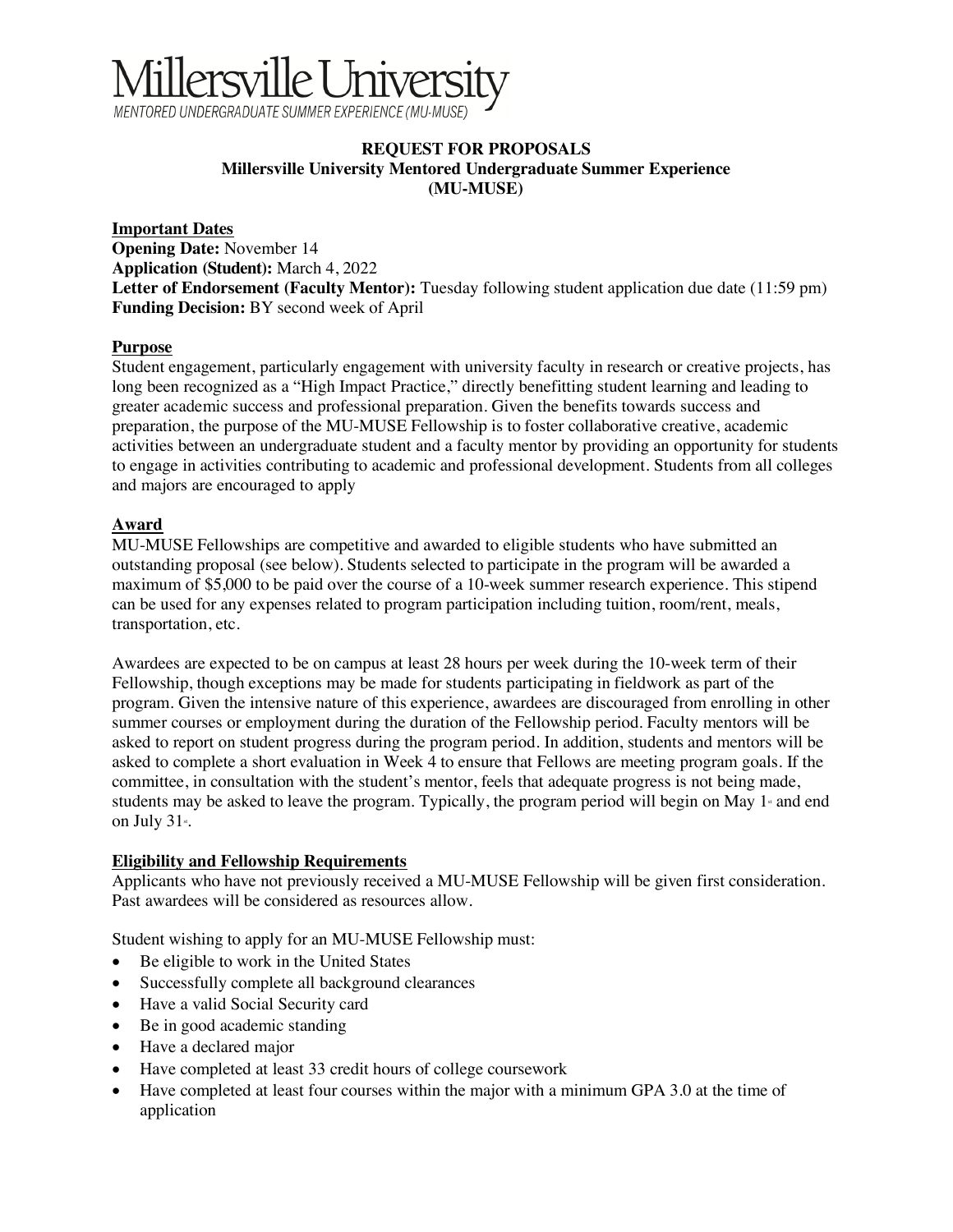- Have a cumulative GPA of 3.0 at the time of application
- Have a research mentor who is a full-time Millersville University faculty member.
- Register for six or more credits during the fall semester following the summer research program
- Meet with other MU-MUSE Fellows during the summer to share experiences, listen to faculty seminars, etc.
- Present at "Made in Millersville" the following Spring semester

## **Application**

Students must submit their applications online at: http://www.millersville.edu/spra/student-facultyresearch.php. Proposals are due by 11:59 pm the second Friday of the spring semester.

The online application must consist of the following:

- 1. Student and faculty contact information (Web form)
- 2. Project title and abstract (Web form)
- 3. Project narrative (PDF)
- 4. Faculty letter of endorsement (PDF)

The student is responsible for completing the first three parts of the application at the link above. After the application has been submitted, the project mentor must submit a letter endorsing the student's application. Once the mentor's letter is received, the application will be considered complete.

#### **Proposal Review**

Proposals will be evaluated by a committee composed of two faculty members from each college and one non-college faculty member. The evaluation committee must see that the goals and outcomes are profoundly advanced from the outcomes that might be described for a typical project in the student's discipline. The committee will judge proposals by standards appropriate to their originating discipline.

#### **Other Information**

- One faculty member may sponsor up to two students.
- Fellowships are intended to fully fund one student. Partial fellowships will generally not be awarded
- Students are encouraged to apply for other funding to support research expenses. Other sources of funding can be found at http://www.millersville.edu/spra/student-faculty-research.php

**Please contact René Muñoz at 871-4457 or at rene.munoz@millersville.edu with any questions.**